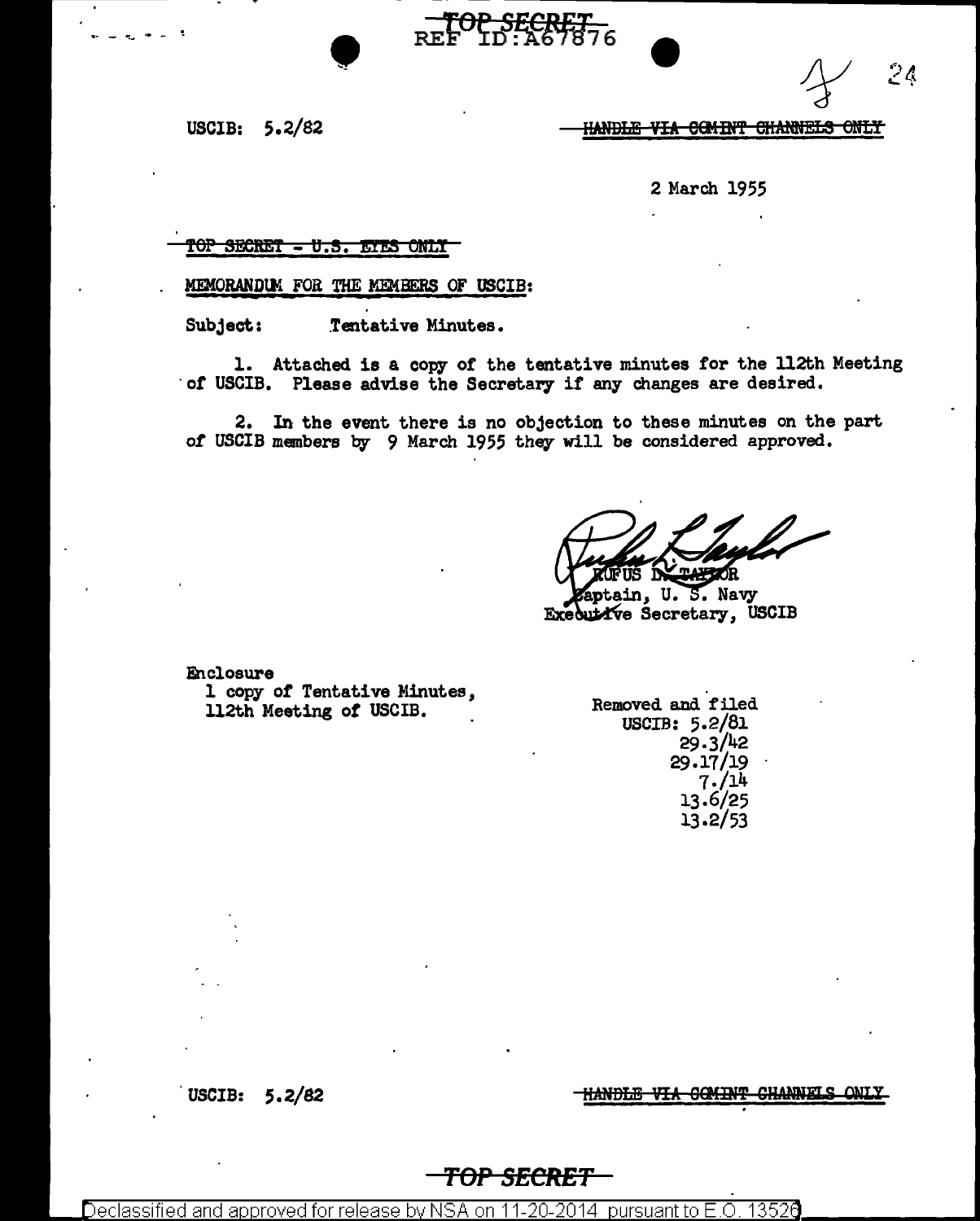# CERTIFICATIONS **ORECFIELE NAGA & 76**

#### $COMFIDENTIAL - U.S.$  EYES ONLY

#### ONE HUNDRED TWELFTH MEETING

 $\mathcal{A}$ 

#### OF THE

#### UNITED STATES COMMUNICATIONS INTELLIGENCE BOARD

Lt. General Charles P. Cabell, USAF, Acting Chairman

PRESENT:

| <b>STATE:</b>        | Mr. W. Park Armstrong, Jr.                                                                                                |
|----------------------|---------------------------------------------------------------------------------------------------------------------------|
| DEFENSE:             | General Graves B. Erskine, USMC (Ret.)                                                                                    |
| <u>FBI:</u>          | Mr. S. Drake Ellis<br>(for Mr. L. V. Boardman)                                                                            |
| <u>NSA:</u>          | Lt. General Ralph J. Canine, USA                                                                                          |
| ARMY:                | Major General Robert A. Schow<br>(for Major General Arthur G. Trudeau)                                                    |
| NAVY:                | Rear Admiral Carl F. Espe                                                                                                 |
| AIR FORCE:           | Major General Millard Lewis<br>(for Major General John A. Samford)                                                        |
| CIA:                 | Mr. Huntington D. Sheldon                                                                                                 |
| EXECUTIVE SECRETARY: | Captain Rufus L. Taylor, USN                                                                                              |
| SECRETARIAT:         | Mr. Hamill D. Jones<br>Mrs. Daphne O. Tucker                                                                              |
| ALSO PRESENT:        |                                                                                                                           |
| <b>STATE:</b>        | Mr. T. Achilles Polyzoides<br>Mr. Robert F. Packard<br>Mr. Robert G. Walker                                               |
| <b>DEFENSE:</b>      | Mr. Philip J. Patton                                                                                                      |
| <u>NSA:</u>          | Major General John B. Ackerman, USAF<br>Captain Jack S. Holtwick, USN<br>Mr. William F. Friedman<br>Mr. Benson K. Buffham |

### -CONFIDENTIAL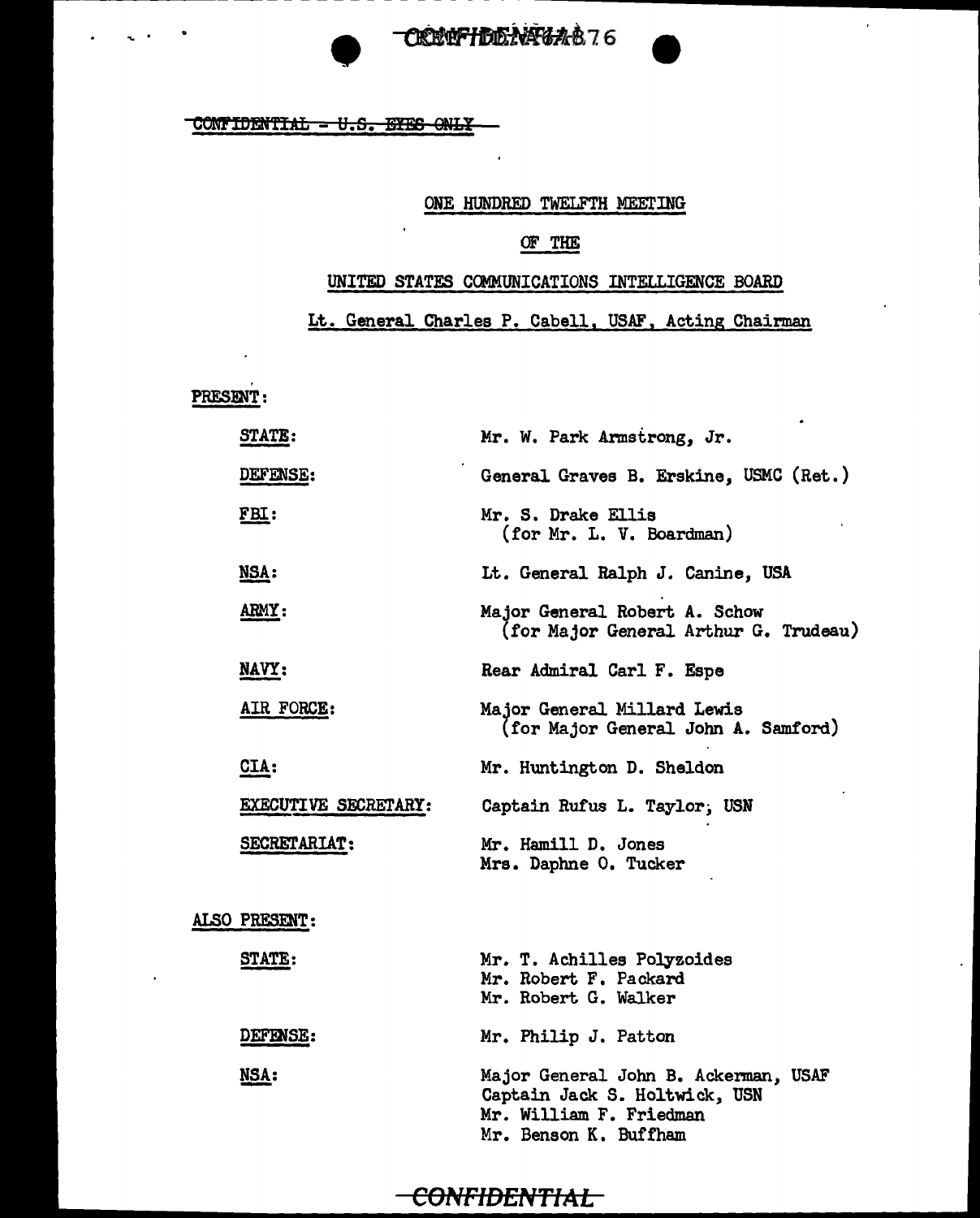**CONETDENTA&b876** 

CONFIDENTIAL - U.S. EYES ONLY

| ARMY:               | Major General Harry Reichelderfer<br>Lt. Colonel Richard Leffers                           |
|---------------------|--------------------------------------------------------------------------------------------|
| NAVY:               | Commander William F. Bringle                                                               |
| AIR FORCE:          | Lt. Colonel Frank J. Harrold, Jr.<br>Captain Allen T. Miller                               |
| CIA:                | Mr. Frank B. Rowlett                                                                       |
| COMMITTEE CHAIRMEN: | Lt. Colonel Henry C. Simmons, USAF<br>(INTCOM)<br>Major William R. Culmer, USA<br>(SECCOM) |

The 112th Meeting of the United States Communications Intelligence<br>Board was held in the Projection Room, Administration Building, Central<br>Intelligence Agency, at 1030, Friday, 11 February 1955.

OGA

## CONFIDENTIAL